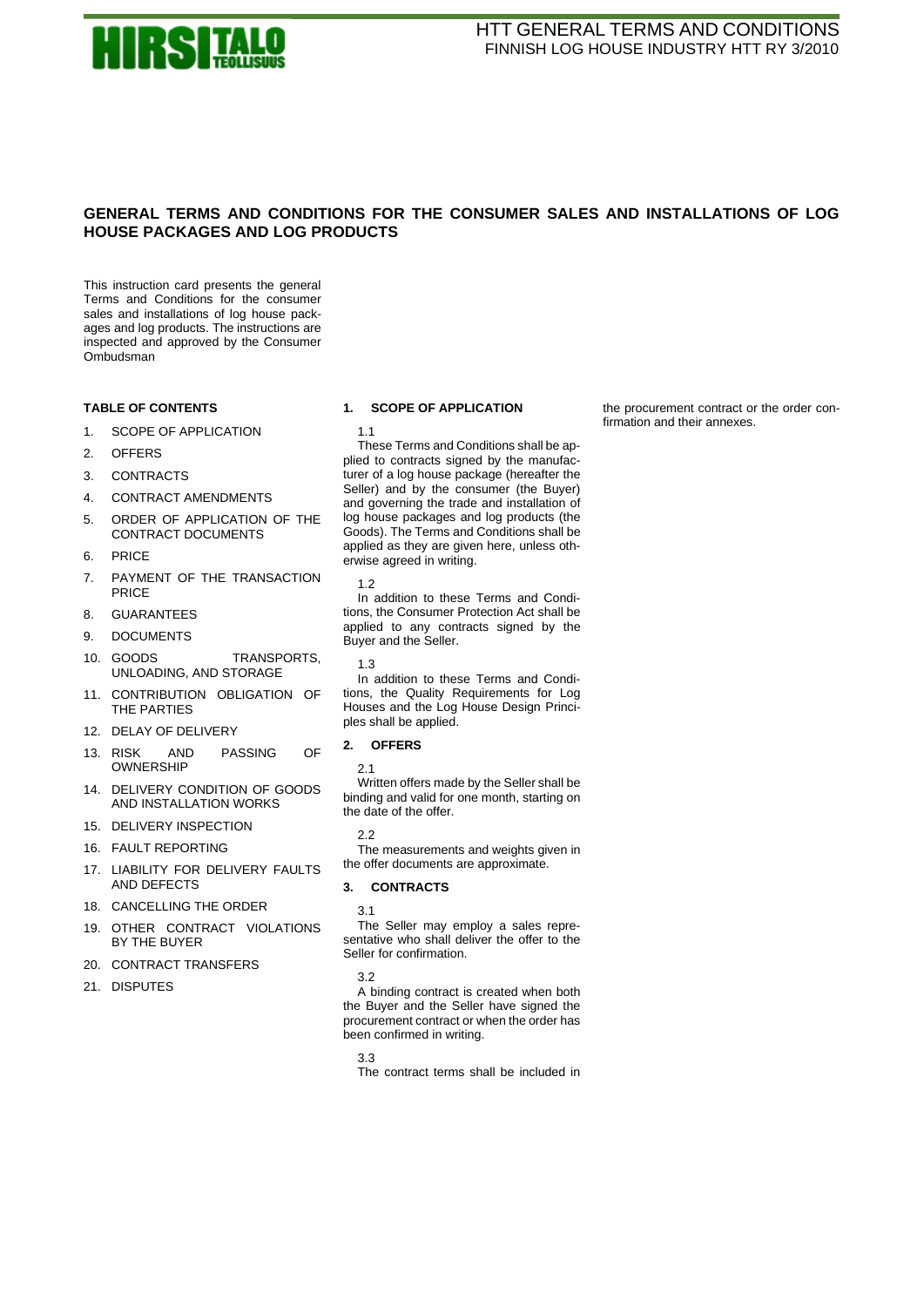# <span id="page-1-0"></span>**4. CONTRACT AMENDMENTS**

# 4.1

Any supplementary or amending contract terms must be approved by both parties. Such terms and the information provided by both parties should be verified in writing to facilitate proving them, as may be necessary.

# 4.2

The representative acting as the order or procurement contract intermediary shall have no right to amend the contract or to make separate additional contracts binding the Seller on behalf of the Seller.

## <span id="page-1-1"></span>**5. ORDER OF APPLICATION OF THE CONTRACT DOCUMENTS**

5.1

The contract documents shall be supplementary. If the contract documents contradict each other, their mutual order of application shall be as follows:

- procurement contract
- order confirmation
- procurement contract and
- order confirmation annexes
- the order
- the offer
- offer request
- these general Terms and Conditions.

# <span id="page-1-2"></span>**6. PRICE**

### 6.1

The price shall be fixed and based on the agreed delivery scope and schedule. It shall include all indirect taxes and fees that are valid at the time of signing the contract. It is however possible to state in the contract whether any forthcoming legal amendments and authoritative orders that are known at the time of signing have already been accounted for in the transaction price. Agreed fixed prices can be amended after the contract has been signed on grounds specified in sections 6.3, 6.4, and 6.8 of these Terms and Conditions.

### 6.2

The Seller must at least specify the share of the installation works of the transaction price. This specification must be delivered to the Buyer within 4 weeks of having signed a binding contract.

### 6.3

If the decision is made to amend the order or construction plans after the procurement contract has been signed, and if such amendments cause changes to the projected expenses, the Seller is entitled to receive such reimbursement from the Buyer as covers the increased costs and is obliged to reimburse to the Buyer any possible reductions in expenses.

#### 6.4

The Seller may raise the agreed price unilaterally, if

- the price increase is due to such legal amendment or authoritative order as could not reasonably have been taken into account by the Seller when the contract was signed
- the price increase is due to such forces as are beyond the Seller's control and affect construction, installation, or any other service to be provided by the Seller, and which the Seller could not reasonably have taken into account when the contract was signed, and the consequences of which the Seller could not reasonable avoid or overcome
- the Seller's performance has been delayed because of the Buyer, and the price increase is attributable to an increase in expenses incurred by the Seller for this reason
- the price increase is caused by inaccurate information provided by the Buyer or the provision of which has been the Buyer's responsibility.

### 6.5

In cases included in the three first subsections of section 6.4, the price increase term may not be appealed after the Seller has fulfilled their obligation in question.

### 6.6

If in cases included in the two first subsections of section 6.4 the price increase would be more than 5 percent of the transaction price, the Buyer may terminate the contract, unless the price increase is due to a widening tax base whereby a previously tax-free supply has now become subject to some tax. If a price increase for the installation works included in the delivery would be more than 15 percent of the contract price, the Buyer may terminate the contract for the installation works.

### 6.7

Price increases and their reasons must be reported to the Buyer without delay.

#### 6.8

If the taxes, tax-like levies, or Seller expenses included in the transaction price are reduced due to legal amendment or authoritative order, the Buyer is entitled to receive a reduction in the price that is equal to such a reduction, unless the Seller can show that they have already accounted for such a reduction in the original transaction price.

# <span id="page-1-3"></span>**7. PAYMENT OF THE TRANSACTION PRICE**

### 7.1

The transaction price shall be invoiced

pursuant to the procurement contract or order confirmation and the payment schedule specified therein.

#### 7.2

If the transaction price is paid via a bank or postal service, it shall be considered paid on the day on which the payment is cleared by the bank or postal service in question.

### 7.3

Supply delays attributable to reasons on the Buyer's side shall not usually affect the agreed payment schedule.

### 7.4

If the Buyer is late in their payment of the transaction price, the Seller is entitled to charge overdue interest pursuant to the Interest Act as of the due date, unless the order or contract is cancelled.

# 7.5

If the Buyer does not pay the transaction price according to the payment schedule, the Seller may withhold their remaining delivery until the payment has been made. Withholding the delivery must be reported to the Buyer without delay. If withholding the delivery would cause a health hazard or a considerable material hazard, the Seller must however undertake such immediate action as is required to prevent such a hazard. The Seller is entitled to receive compensation for additional expenses caused by the withholding of the delivery.

7.6

The Buyer is entitled to withhold their payment of the transaction price in situations specified in sections 12.2 and 17.7.

### 7.7

Payment of the transaction price does not mean that the Seller's delivery has been conclusively accepted.

# <span id="page-1-4"></span>**8. GUARANTEES**

### 8.1

The Seller must set for the Buyer a guarantee which shall guarantee the Buyer's advance payment and which must be valid until the value of the Seller's delivery is no less than equal to the advance payment made by the Buyer.

### 8.2

The Seller may require an acceptable guarantee from the Buyer to guarantee their receivables.

### <span id="page-1-5"></span>**9. DOCUMENTS**

9.1

All of the documents provided by the Seller, including drawings and installation and working instructions, shall be the Seller's property and intended for use by the Buyer for the contracted construction project. The Buyer may not use, reproduce, copy, or disclose such documents or information relating to such documents to any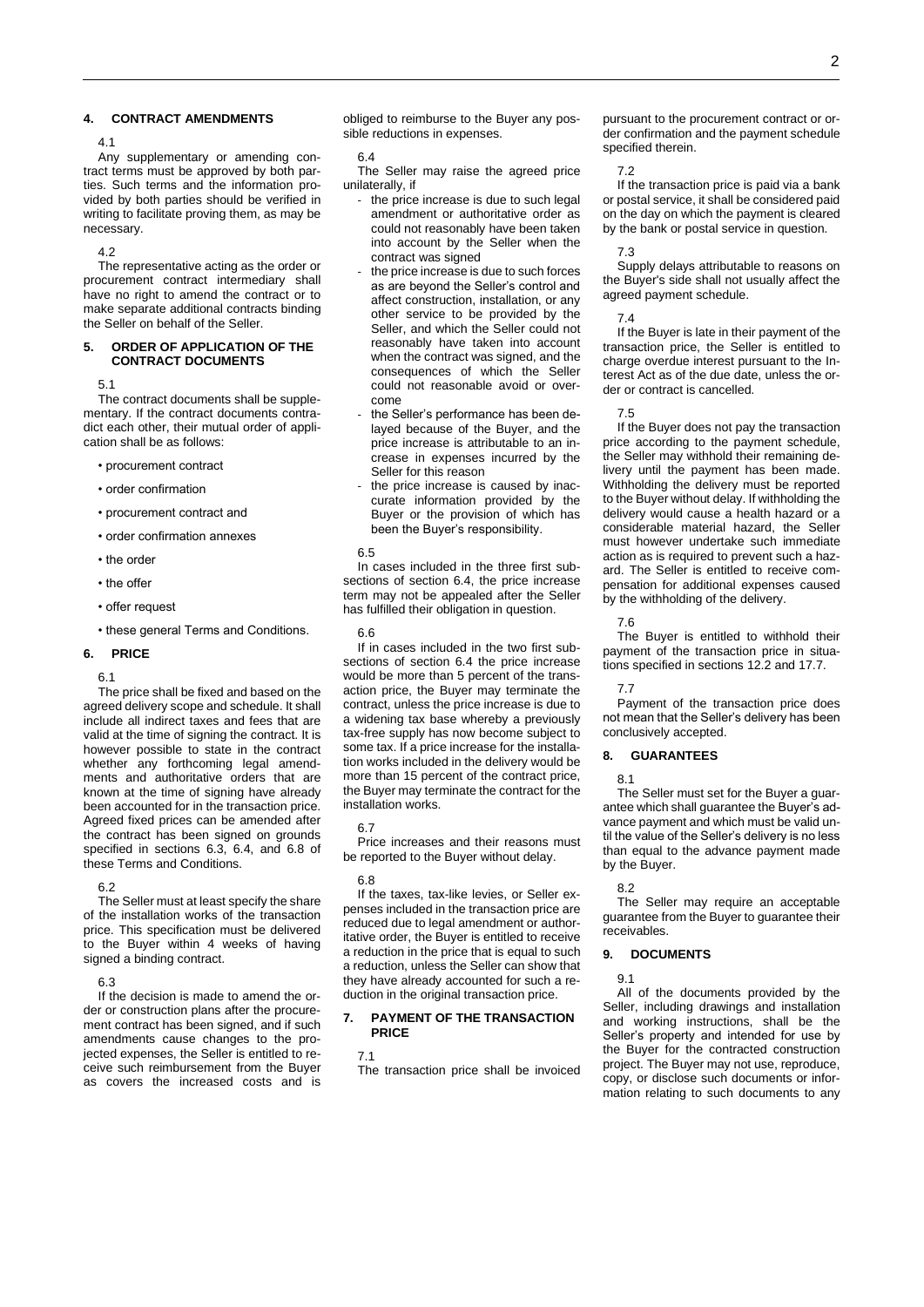third parties without the Seller's permission.

9.2

Both parties shall be responsible for the accuracy and correctness of the plans and documents that they provide and the information on which such documents are based. The Seller may however not appeal to such mistakes in the plans and documents provided by the Buyer as the Seller should have noticed, given that the Seller is a professional operator in the field.

# <span id="page-2-0"></span>**10. GOODS TRANSPORTS, UNLOAD-ING, AND STORAGE**

10.1

Unless otherwise agreed, the Seller shall take care of all transports and be responsible for the transport, storage, and other costs incurred by the Goods up until the hand-over. This shall however not apply to such costs as have been caused by handover delays attributable to the Buyer. The terms governing the hand-over time are given in section 13.

10.2

The Seller must provide the Buyer with all necessary transport, worksite route, unloading site, and Goods storage and protection instructions in writing. The Buyer is obliged to follow the provided instructions.

# <span id="page-2-1"></span>**11. CONTRIBUTION OBLIGATION OF THE PARTIES**

11.1

The drawings, work reports, and written instructions handed over to the Buyer after the contract has been signed specify the delivery. The Buyer must look into these as soon as possible and make any remarks to the Seller without delay.

### 11.2

The Buyer shall take care of securing the building permit and all other necessary authorisations. The Buyer is obliged to report to the Seller any contract amendments caused by the building permit or to provide the Seller with a copy of the building permit.

#### 11.3

The Seller must provide the Buyer with instructions on how to set up the construction site before the installation works begin. The Buyer is obliged to arrange the construction site according to the Seller's instructions before the agreed installation time. If the Buyer does not fulfil this obligation, they shall be held liable for the consequences and costs caused by this negligence.

#### 11.4

The drawings, documents, and installation and work instructions provided by the Seller are intended for construction industry professionals. If the Buyer is responsible for the installation or other works contracted to them, they are responsible for ensuring that the drawings and other documents issued by the Seller as well as the installation and work instructions provided by the Seller shall be followed carefully and that all works at the site are carried out according to good construction industry practices.

11.5

The parties are obliged to contribute towards the maximum limitation of hazards and additional expenses as well as to negotiate mutually any procedures relating thereto.

### <span id="page-2-2"></span>**12. DELAY OF DELIVERY**

### 12.1

If the Seller is unable to carry out their delivery in total or in part at the agreed time, or if the Buyer cannot accept the Seller's delivery at the agreed time or if it seems likely that there will be a delay, the other party must be notified of this immediately. The cause for the delay and a new delivery time must always be reported in writing.

# 12.2

If the Goods are not delivered or the installation works are incomplete due to a delay on the Seller's side at the time when the price or part of the price is due pursuant to the contract, the Buyer may refrain from making the payment until the Seller has carried out their duties. If the performance of obligations is delayed only in part, the Buyer may however not refrain from making the payment to the extent that not making the payment apparently exceeds the demands that are justified on the basis of the delay. Even after the work has been performed, the Buyer may refrain from paying such portions of the price as are needed for guarantees when making a claim for damages due to the delay.

### 12.3

If the Seller's performance is delayed, the Buyer is always entitled to a standard compensation, unless the delay is caused by a Force Majeure specified in section 12.7. The amount of the standard compensation shall be 0.5 percent of the price corresponding to the portion of the delayed part for each beginning delay week during the first month, and 1 percent of the corresponding portion of the price for each beginning week following.

### 12.4

If delays in the hand-over or installation of Goods delay the installations of other Goods already delivered, the amount of standard compensation shall be calculated for a portion of the price which includes the share of the Goods in question and of their installations, if the installation is one of the Seller's obligations.

### 12.5

The maximum standard compensation shall be 10 percent of the portion of the price specified in sections 12.3 and 12.4.

### 12.6

Without being hindered by the standard compensation, the Buyer may however claim compensation corresponding to demonstrated damages pursuant to article 9, § 11 of the Consumer Protection Act.

12.7

The Seller is not however obliged to pay the standard compensation or any other damages if they are able to show that the delay in delivery has been caused by a force beyond the Seller's control, and which they could not reasonably have predicted at the time of the signing of the contract and the consequences of which were likewise not reasonably avoidable or possible to overcome. If the Seller does not report the occurrence of such a Force Majeure to the Buyer immediately in writing, the Seller may not appeal such a force as an exemption.

12.8

The Buyer may terminate the contract due to a delay of the Seller if the contract is causing essential harm to the Buyer. If the contracted Goods need to be manufactured or procured especially for the Buyer according to the Buyer's wishes, and if the Seller is unable to use such Goods otherwise without significant losses, the Buyer may not terminate the contract unless the delay duration is more than 60 days. The Buyer may however terminate the contract before the delay has been ongoing for more than 60 days if to remain bound by the contract would mean that the Buyer would end up in an unreasonable position. If the delayed Goods can be replaced without trouble by similar Goods acquired elsewhere, the Buyer may terminate the contract in terms of such Goods, unless the Goods have been delivered within a reasonable extension period set by the Buyer. In case of installation delays, the Buyer may terminate the contract in terms of the installations pursuant to the preconditions specified in article 8, § 9 of the Consumer Protection Act

# 12.9

If the Buyer terminates the contract in total or in part, and the work performed by the Seller cannot be returned without essential changes or without causing essential harm to the Buyer, the Seller is entitled to receive compensation for the completed works corresponding to the value of the works for the Buyer.

### 12.10

If the Buyer terminates the contract in total or in part to the extent that it is still incomplete, the Buyer is entitled to receive from the Seller such drawings and instructions or information as are needed to complete the remaining works.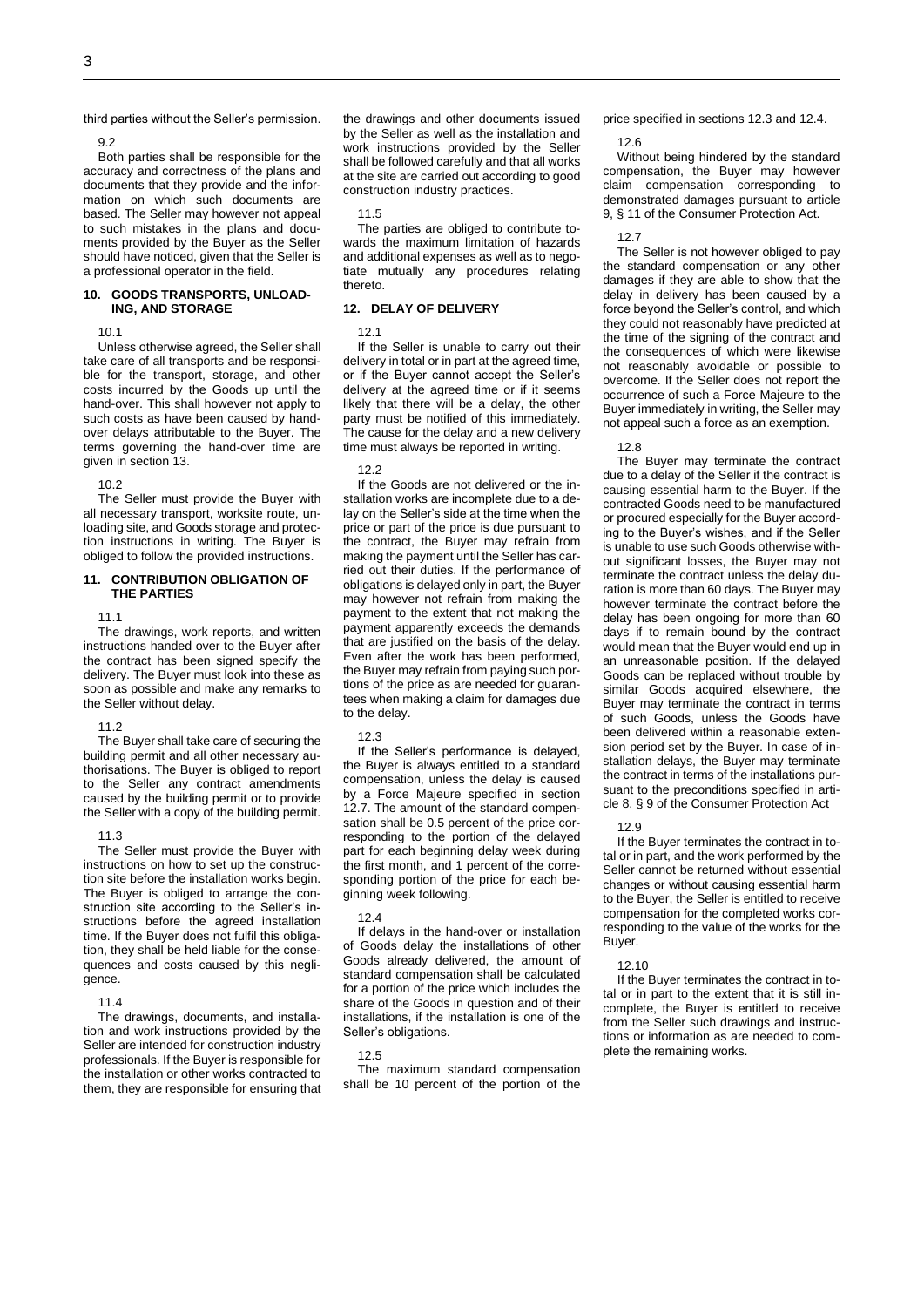# <span id="page-3-0"></span>**13. RISK AND PASSING OF OWNER-SHIP**

13.1

The Seller shall carry the risk for the destruction, disappearance, or damaging of the traded item due to all reasons not dependent on the Buyer up until the time when the Seller's supply has been handed over to the Buyer.

### 13.2

When the Seller is responsible for the transport, the Goods shall be considered handed over when the Goods have been unloaded from the transport means at the construction site or other agreed location, unless the special character of the supply (weight, shape, installation method, etc.) or some other reason has caused the handover time to be agreed on differently (e.g. by means of terms of delivery).

#### 13.3

If the Buyer is responsible for the transport of the Goods pursuant to the procurement contract, the risk for the Goods shall be passed on to the Buyer when the Goods have been loaded onto a transport means procured by the Buyer at the Buyer's expense.

### 13.4

The risk for the installation works shall be passed on to the Buyer when the installation works have been completed.

### 13.5

The Buyer shall be responsible for the destruction, disappearance, or damaging of the trade item caused by a reason not attributable to the Seller after the hand-over, whereby the Buyer must pay the price even if the trade item is damaged. The Buyer must also take care of the protection and insurance of the Goods after they have received the risk.

### 13.6

The ownership rights of Goods not yet attached to or installed at the construction site shall be passed on to the Buyer only after the price with possible added interest has been paid in full. If there is good reason to doubt the Buyer's ability to pay, the Seller may forbid the attachment or installation of such Goods at the construction site.

### <span id="page-3-1"></span>**14. DELIVERY CONDITION OF GOODS AND INSTALLATION WORKS**

# 14.1

The Goods and installation works must in their entirety be in accordance with the contract and the information provided by the Seller; they must likewise meet all of the requirements set by laws, regulations, and authoritative orders valid in Finland at the time of delivery in terms of e.g. structure, equipment, and occupational and fire safety. They must also correspond to what the Buyer may reasonably have expected.

The Goods must be packaged and protected in an appropriate manner. The Goods must likewise meet the log house quality requirements set by the Finnish Log House Industry HTT ry, unless otherwise agreed by the Seller and the Buyer.

### 14.2

The Seller must provide the Buyer with all of the necessary instructions for the storage, installation, use, or maintenance of the Goods and provide all other necessary information concerning the delivery which the Buyer may reasonably expect to receive.

#### 14.3

If subsequent finishing, adjustment, or replacement works are typical for the Goods to make them fully operational, any defects detected before such works are complete shall not be considered faults of the Goods.

# <span id="page-3-2"></span>**15. DELIVERY INSPECTION**

#### 15.1

The delivery includes a cargo manifest or similar document on which the Buyer shall sign the Goods as received. If it is noticed without opening the packages that Goods are missing or have been damaged, the Buyer must mark this on the cargo manifest.

## 15.2

The Buyer must inspect the Goods according to the cargo manifest after the Goods have been handed over. The Buyer must pay special attention to Goods with damaged packaging. The Buyer is not obliged to open any other packages to inspect the Goods. If the Buyer neglects the inspection, they jeopardise their rights and opportunities to have any faults and defects rectified.

# 15.3

The Buyer must report all delivery faults and defects according to section 16.

# 15.4

If the delivery includes installation works, the Buyer and Seller shall arrange a separate reception inspection event. The reception inspection shall be arranged at a time announced by the Seller unless the Buyer is able to show how the time would cause unreasonable harm.

# <span id="page-3-3"></span>**16. FAULT REPORTING**

### 16.1

The Buyer must report all faults and defects to the Seller or the Seller's representative within a reasonable time period, usually within 14 days of noticing the fault or defect or within 14 days of being expected to notice it.

# 16.2

If the Buyer wants to appeal a trader's fault liability pursuant to section 17.12, they must report the fault or defect within a reasonable time of noticing or being expected to notice such a fault when possessing the necessary information concerning the trader. No separate report however needs to be made if the trader has found out about the fault report by other means.

### 16.3

The Buyer may however appeal a fault and defect without being limited by sections 16.1 and 16.2, provided that

- the Seller or other trader for whom the demand is intended has acted with gross negligence or with dishonour and lack of dignity
- the fault is based on the Seller's performance not meeting the requirements set for it pursuant to the Product Safety Act or other orders and regulations issued for the protection of health and property
- the fault is based on the Seller's performance being otherwise hazardous to health or property.

### <span id="page-3-4"></span>**17. LIABILITY FOR DELIVERY FAULTS AND DEFECTS**

17.1

The Seller shall be responsible for all faults and defects in their delivery at the time of hand-over, even if such faults or defects are detected at a later time.

Faults shall be assumed to have existed at the time of passing on the risk to the Buyer (section 13) if they become apparent within six months of the passing of the risk. The Seller shall be released of the assumption if they are able to show that the faults have occurred only after the risk has been passed on to the Buyer, or if the assumption goes against the nature of the fault or Goods.

# 17.2

The Seller shall be obliged to fix the faults in their Goods or installation works at their own cost, or to replace the faulty Goods within a reasonable time of becoming aware of the fault and after an opportunity has been reserved for the Seller to carry out the fix or replacement.

# 17.3

The parties may agree verbally on urgent or minor fixes.

### 17.4

The replaced Goods and materials shall be the Seller's property.

### 17.5

When the Buyer takes care of the installation works or other works specified in the contract, the Seller shall not be responsible for damages caused by

- works carried out incorrectly or against instructions
- modifications carried out without the